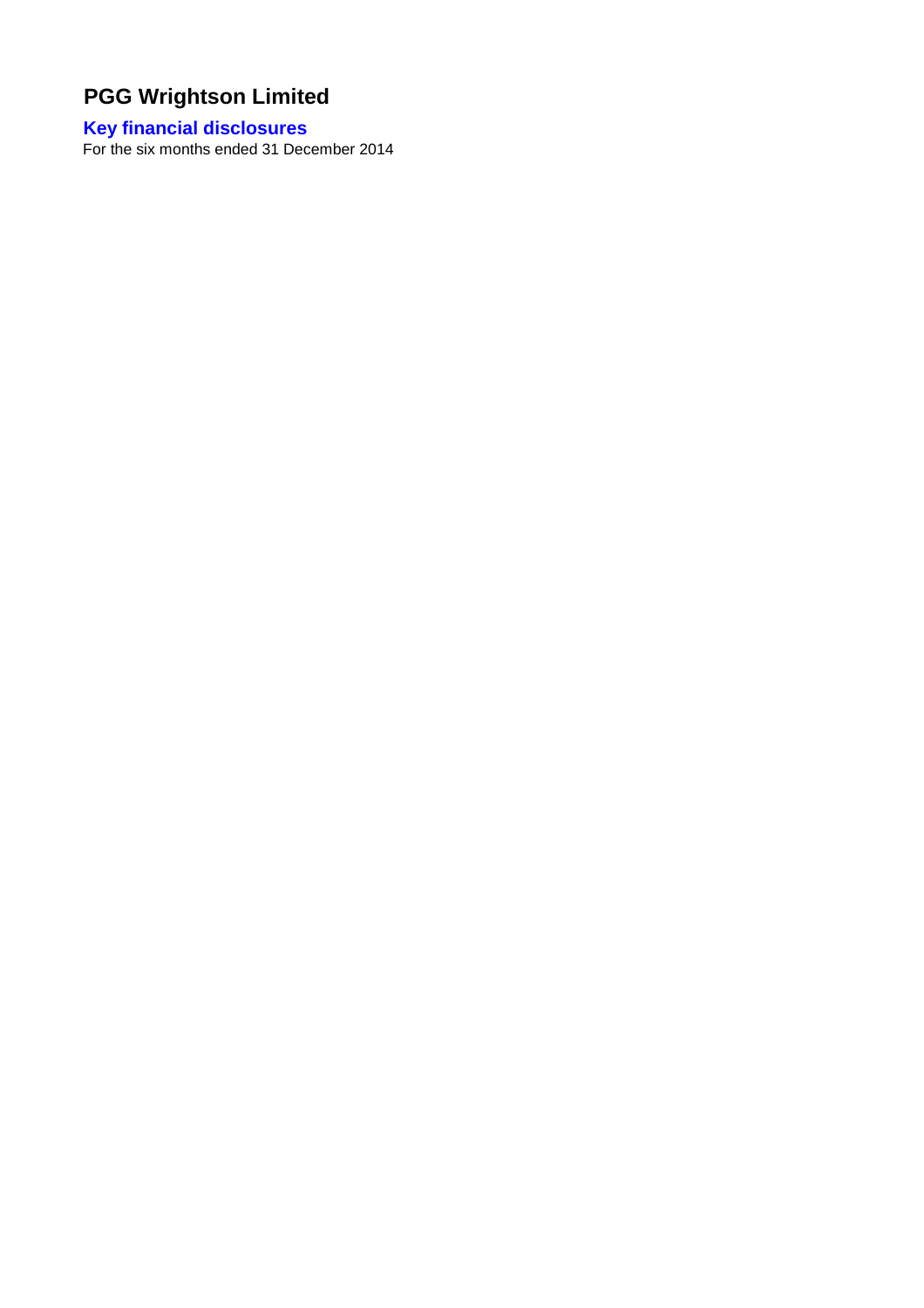**Interim Statement of Profit or Loss** For the six months ended 31 December

|                                                            |                | <b>Unaudited</b><br>Dec 2014 | <b>Audited</b><br><b>Jun 2014</b> | <b>Unaudited</b><br>Dec 2013 |
|------------------------------------------------------------|----------------|------------------------------|-----------------------------------|------------------------------|
|                                                            | <b>Note</b>    | \$000                        | \$000                             | \$000                        |
| <b>Continuing operations</b>                               |                |                              |                                   |                              |
| Operating revenue                                          |                | 654,699                      | 1,219,383                         | 634,892                      |
| Cost of sales                                              |                | (495, 785)                   | (914, 467)                        | (489, 331)                   |
| Gross profit                                               |                | 158,914                      | 304,916                           | 145,561                      |
| Other income                                               |                | 336                          | 285                               | 192                          |
| Employee benefits expense                                  |                | (75, 667)                    | (144, 813)                        | (71, 545)                    |
| Research and development                                   |                | (2, 212)                     | (4,839)                           | (2, 275)                     |
| Other operating expenses                                   |                | (47, 731)                    | (96, 802)                         | (49, 619)                    |
|                                                            |                | (125, 274)                   | (246, 169)                        | (123, 247)                   |
| Operating EBITDA (excluding earnings of associates)        |                | 33,640                       | 58,747                            | 22,314                       |
| Equity accounted earnings of associates                    |                | 159                          | 2,521                             | 1,246                        |
| <b>Operating EBITDA (including earnings of associates)</b> |                | 33,799                       | 61,268                            | 23,560                       |
| Non-operating items                                        | 1              | 986                          | 6,422                             | (1,089)                      |
| Fair value adjustments                                     | $\overline{2}$ | 282                          | 1,310                             | 1,385                        |
| <b>EBITDA</b>                                              |                | 35,067                       | 69,000                            | 23,856                       |
| Depreciation and amortisation expense                      |                | (3,708)                      | (11, 242)                         | (3,696)                      |
| Results from continuing operating activities               |                | 31,359                       | 57,758                            | 20,160                       |
| Net interest and finance costs                             | 3              | (3,263)                      | (7,926)                           | (5,803)                      |
| Profit from continuing operations before income taxes      |                | 28,096                       | 49,832                            | 14,357                       |
| Income tax expense                                         |                | (8,541)                      | (8, 472)                          | (2, 304)                     |
| Profit from continuing operations                          |                | 19,555                       | 41,360                            | 12,053                       |
| <b>Discontinued operations</b>                             |                |                              |                                   |                              |
| Profit from discontinued operations (net of income taxes)  | 4              | 162                          | 898                               | 1,353                        |
| Profit for the period                                      |                | 19,717                       | 42,258                            | 13,406                       |
| Earnings per share                                         |                |                              |                                   |                              |
| Basic earnings per share (New Zealand Dollars)             | 5              | 0.026                        | 0.056                             | 0.018                        |
| <b>Continuing operations</b>                               |                |                              |                                   |                              |
| Basic earnings per share (New Zealand Dollars)             | 5              | 0.026                        | 0.055                             | 0.016                        |

1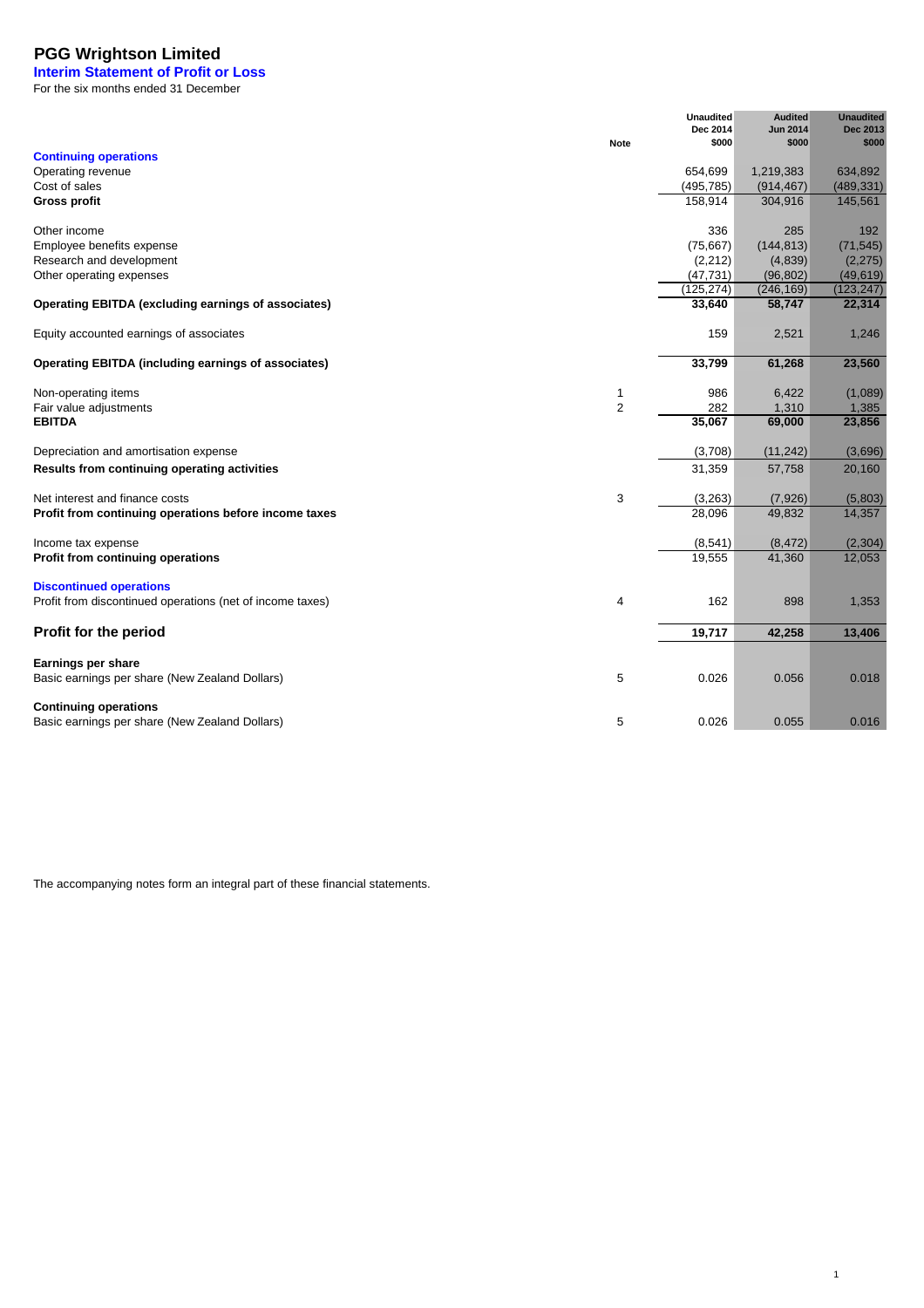## **Interim Statement of Other Comprehensive Income**

For the six months ended 31 December

|                                                                       | <b>Unaudited</b><br>Dec 2014<br>\$000 | <b>Audited</b><br><b>Jun 2014</b><br>\$000 | <b>Unaudited</b><br>Dec 2013<br>\$000 |
|-----------------------------------------------------------------------|---------------------------------------|--------------------------------------------|---------------------------------------|
|                                                                       |                                       |                                            |                                       |
| <b>Profit for the period</b>                                          | 19,717                                | 42,258                                     | 13,406                                |
| Other comprehensive income/(loss) for the period                      |                                       |                                            |                                       |
| Items that will never be reclassified to profit or loss               |                                       |                                            |                                       |
| Changes in fair value of equity instruments                           | (2,450)                               | (842)                                      | 38                                    |
| Remeasurements of defined benefit liability                           | (3, 127)                              | 5,117                                      | 8,116                                 |
| Deferred tax on remeasurements of defined benefit liability           | 876                                   | (1, 433)                                   | (2, 273)                              |
|                                                                       | (4,701)                               | 2,842                                      | 5,881                                 |
| Items that are or may be reclassified to profit or loss               |                                       |                                            |                                       |
| Foreign currency translation differences for foreign operations       | 3,050                                 | (7,062)                                    | (5, 116)                              |
| Effective portion of changes in fair value of cash flow hedges        | (170)                                 | 649                                        | (36)                                  |
| Income tax on changes in fair value of cash flow hedges               | 269                                   | (269)                                      |                                       |
|                                                                       | 3,149                                 | (6,682)                                    | (5, 152)                              |
| Other comprehensive income/(loss) for the period, net of income tax   | (1, 552)                              | (3,840)                                    | 729                                   |
| Total comprehensive income for the period                             | 18,165                                | 38,418                                     | 14,135                                |
| Profit attributable to:                                               |                                       |                                            |                                       |
| Shareholders of the Company                                           | 19,477                                | 42,249                                     | 13,082                                |
| Non-controlling interest                                              | 240                                   | 9                                          | 324                                   |
| Profit for the period                                                 | 19,717                                | 42,258                                     | 13,406                                |
|                                                                       |                                       |                                            |                                       |
| Total comprehensive income/(loss) attributable to:                    |                                       |                                            |                                       |
| Shareholders of the Company                                           | 17,634<br>531                         | 38,721<br>(303)                            | 13,994<br>141                         |
| Non-controlling interest<br>Total comprehensive income for the period | 18,165                                | 38,418                                     | 14,135                                |
|                                                                       |                                       |                                            |                                       |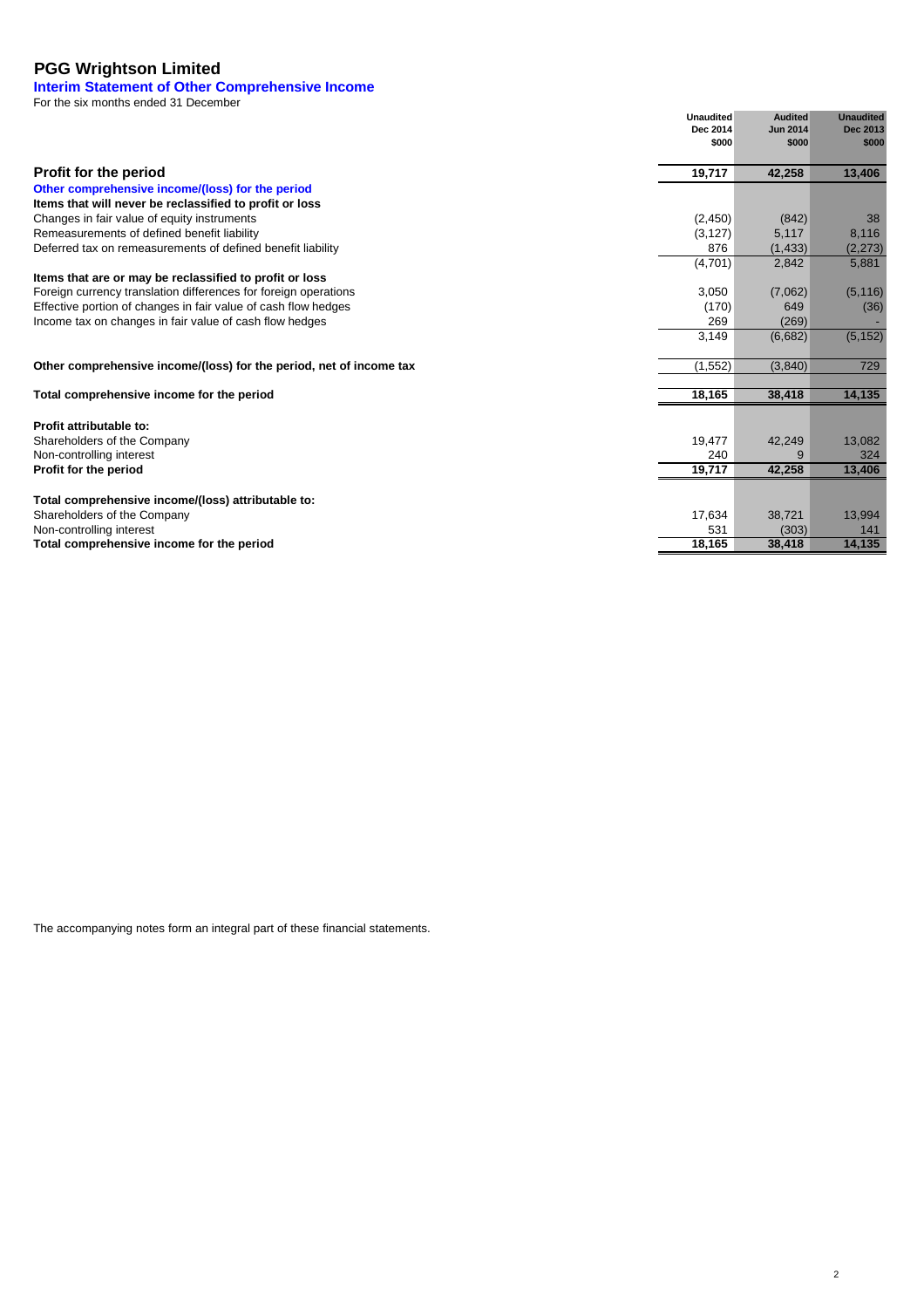# **Interim Segment Report**

For the six months ended 31 December

## **(a) Operating Segments**

The Group has two primary operating divisions: Rural Services and Seed & Grain. Rural Services is further separated into three reportable segments, as described below, which are that segment's strategic business units. The different products and services, and are managed separately because they require different skills, technology and marketing strategies. Within each segment, further business unit analysis may be provided to management wher differences in the nature of activities. The Chief Executive Officer or Chairman of the Board reviews internal management reports on each strategic business unit on at least a monthly basis.

- Retail. Includes the Rural Supplies and Fruitfed retail operations, AgNZ (Consulting), Agritrade and ancillary sales support, supply chain and marketing functions.
- ----Livestock. Includes rural Livestock trading activities and Export Livestock.
- Other Rural Services. Includes Insurance, Real Estate, Wool, PGG Wrightson Water, AgNZ (Training), Regional Admin, Finance Commission and other related activities.  $\sim$
- $\sim$ Seed & Grain. Includes Australasia Seed (New Zealand and Australian manufacturing and distribution of forage seed and turf), Grain (sale of cereal seed and grain trading), South America (various related activities in the d including the sale of pasture and crop seed and farm inputs, together with operations in the areas of livestock, real estate and irrigation), and other Seed & Grain (Research and development, international, production and Other non-segmented amounts relate to certain Corporate activities including Finance, Treasury, HR and other support services including corporate property services and include adjustments for discontinued operations (PGW R consolidation adjustments.

## **(b) Operating Segment Information**

|                                                                     |                                       |                                            | <b>Rural Services</b>                 |                                       |                                            | Seed & Grain                          |                                       |                                            | <b>Total operating segments</b>       |                                |                                            | Other                                        |                                       |                                            | <b>Total</b>                          |
|---------------------------------------------------------------------|---------------------------------------|--------------------------------------------|---------------------------------------|---------------------------------------|--------------------------------------------|---------------------------------------|---------------------------------------|--------------------------------------------|---------------------------------------|--------------------------------|--------------------------------------------|----------------------------------------------|---------------------------------------|--------------------------------------------|---------------------------------------|
|                                                                     | <b>Unaudited</b><br>Dec 2014<br>\$000 | <b>Audited</b><br><b>Jun 2014</b><br>\$000 | <b>Unaudited</b><br>Dec 2013<br>\$000 | <b>Unaudited</b><br>Dec 2014<br>\$000 | <b>Audited</b><br><b>Jun 2014</b><br>\$000 | <b>Unaudited</b><br>Dec 2013<br>\$000 | <b>Unaudited</b><br>Dec 2014<br>\$000 | <b>Audited</b><br><b>Jun 2014</b><br>\$000 | Unaudited<br><b>Dec 2013</b><br>\$000 | Unaudited<br>Dec 2014<br>\$000 | <b>Audited</b><br><b>Jun 2014</b><br>\$000 | <b>Unaudited</b><br><b>Dec 2013</b><br>\$000 | <b>Unaudited</b><br>Dec 2014<br>\$000 | <b>Audited</b><br><b>Jun 2014</b><br>\$000 | <b>Unaudited</b><br>Dec 2013<br>\$000 |
| Total segment revenue                                               | 470,086                               | 765,627                                    | 425,424                               | 215,240                               | 529,694                                    | 254,682                               | 685,326                               | 1,295,321                                  | 680,106                               | 1,029                          | 2,253                                      | 1.035                                        | 686,355                               | 1,297,574                                  | 681,141                               |
| Intersegment revenue                                                |                                       |                                            |                                       | (31,656)                              | (78, 191)                                  | (46, 249)                             | (31,656)                              | (78, 191)                                  | (46, 249)                             |                                |                                            |                                              | (31, 656)                             | (78, 191)                                  | (46, 249)                             |
| Total external operating revenues                                   | 470,086                               | 765,627                                    | 425,424                               | 183,584                               | 451,503                                    | 208,433                               | 653,670                               | 1,217,130                                  | 633,857                               | 1,029                          | 2.253                                      | 1.035                                        | 654,699                               | 1,219,383                                  | 634,892                               |
| <b>Operating EBITDA (excluding earnings of</b>                      |                                       |                                            |                                       |                                       |                                            |                                       |                                       |                                            |                                       |                                |                                            |                                              |                                       |                                            |                                       |
| associates)                                                         | 33,214                                | 52,988                                     | 28,048                                | 13,345                                | 33,965                                     | 9,722                                 | 46,559                                | 86,953                                     | 37,770                                | (12, 919)                      | (28, 206)                                  | (15, 456)                                    | 33,640                                | 58,747                                     | 22,314                                |
| Equity earnings of associates                                       |                                       |                                            |                                       | 189                                   | 2.494                                      | 1.241                                 | 189                                   | 2.494                                      | 1.241                                 | (30)                           | 27                                         |                                              | 159                                   | 2.521                                      | 1,246                                 |
| <b>Operating EBITDA (including earnings of</b><br>associates)       | 33,214                                | 52,988                                     | 28,048                                | 13,534                                | 36,459                                     | 10,963                                | 46,748                                | 89,447                                     | 39,011                                | (12, 949)                      | (28, 179)                                  | (15, 451)                                    | 33,799                                | 61,268                                     | 23,560                                |
| Non-operating items                                                 | (34)                                  | 1,027                                      | (212)                                 | (159)                                 | 3,378                                      | (974)                                 | (193)                                 | 4,405                                      | (1, 186)                              | 1,179                          | 2,017                                      | 97                                           | 986                                   | 6,422                                      | (1,089)                               |
| Fair value adjustments                                              | 282                                   | 1,388                                      | 1.390                                 |                                       |                                            |                                       | 282                                   | 1,388                                      | 1.386                                 |                                | (78)                                       |                                              | 282                                   | 1,310                                      | 1,385                                 |
| <b>EBITDA</b>                                                       | 33,462                                | 55,403                                     | 29,226                                | 13,375                                | 39,837                                     | 9,989                                 | 46,837                                | 95,240                                     | 39,211                                | (11, 770)                      | (26, 240)                                  | (15, 355)                                    | 35,067                                | 69,000                                     | 23,856                                |
| Depreciation and amortisation                                       | (1, 362)                              | (2, 498)                                   | (1, 174)                              | (1,640)                               | (3,296)                                    | (1,645)                               | (3,002)                               | (5,794)                                    | (2,819)                               | (706)                          | (5, 448)                                   | (877)                                        | (3,708)                               | (11, 242)                                  | (3,696)                               |
| Results from continuing operating activities                        | 32,100                                | 52,905                                     | 28,052                                | 11,735                                | 36,541                                     | 8,344                                 | 43,835                                | 89,446                                     | 36,392                                | (12, 476)                      | (31,688)                                   | (16, 232)                                    | 31,359                                | 57,758                                     | 20,160                                |
| Net interest and finance costs                                      | 235                                   | (705)                                      | (215)                                 | (700)                                 | (2,894)                                    | (2,396)                               | (465)                                 | (3,599)                                    | (2,607)                               | (2,798)                        | (4,327)                                    | (3, 196)                                     | (3,263)                               | (7, 926)                                   | (5,803)                               |
| Profit/(loss) from continuing operations before                     |                                       |                                            |                                       |                                       |                                            |                                       |                                       |                                            |                                       |                                |                                            |                                              |                                       |                                            |                                       |
| income tax                                                          | 32,335                                | 52,200                                     | 27,837                                | 11,035                                | 33,647                                     | 5,948                                 | 43,370                                | 85,847                                     | 33,785                                | (15, 274)                      | (36, 015)                                  | (19, 428)                                    | 28,096                                | 49,832                                     | 14,357                                |
| Income tax (expense) / income                                       | (9,312)                               | (14, 676)                                  | (6,830)                               | (5,780)                               | (9,780)                                    | (1,531)                               | (15,092)                              | (24, 456)                                  | (8, 361)                              | 6,551                          | 15,984                                     | 6.057                                        | (8, 541)                              | (8, 472)                                   | (2,304)                               |
| Profit/(loss) from continuing operations<br>Discontinued operations | 23,023                                | 37,524                                     | 21,007                                | 5,255                                 | 23,867                                     | 4.417                                 | 28,278                                | 61,391                                     | 25,424                                | (8, 723)<br>162                | (20, 031)<br>898                           | (13, 371)<br>1,353                           | 19,555<br>162                         | 41,360<br>898                              | 12,053<br>1,353                       |
| Profit/(loss) for the period                                        | 23,023                                | 37,524                                     | 21,007                                | 5,255                                 | 23,867                                     | 4.417                                 | 28,278                                | 61,391                                     | 25,424                                | (8, 561)                       | (19, 133)                                  | (12, 018)                                    | 19,717                                | 42,258                                     | 13,406                                |
| Segment assets                                                      | 357,978                               | 238,274                                    | 314,989                               | 302,892                               | 319,194                                    | 313,200                               | 660,870                               | 557,468                                    | 628,189                               | 65,916                         | 74,502                                     | 66,807                                       | 726,786                               | 631,970                                    | 694,996                               |
| Equity accounted investees                                          |                                       |                                            |                                       | 1.603                                 | 1,274                                      | 5,295                                 | 1,603                                 | 1.274                                      | 5.295                                 | 60                             | 90                                         | 68                                           | 1,663                                 | 1,364                                      | 5,363                                 |
| Assets held for sale                                                |                                       |                                            |                                       | 11                                    |                                            |                                       | 11                                    |                                            |                                       |                                | 1,168                                      | 21                                           | 11                                    | 1,168                                      | 21                                    |
| Total segment assets                                                | 357,978                               | 238,274                                    | 314,989                               | 304,506                               | 320,468                                    | 318,495                               | 662,484                               | 558,742                                    | 633,484                               | 65,976                         | 75,760                                     | 66,896                                       | 728,460                               | 634,502                                    | 700,380                               |
| Segment liabilities                                                 | (214, 114)                            | (153, 338)                                 | (180, 328)                            | (144, 657)                            | (157, 946)                                 | (137, 810)                            | (358, 771)                            | (311, 284)                                 | (318, 138)                            | (108, 718)                     | (53, 516)                                  | (120, 688)                                   | (467, 489)                            | (364, 800)                                 | (438, 826)                            |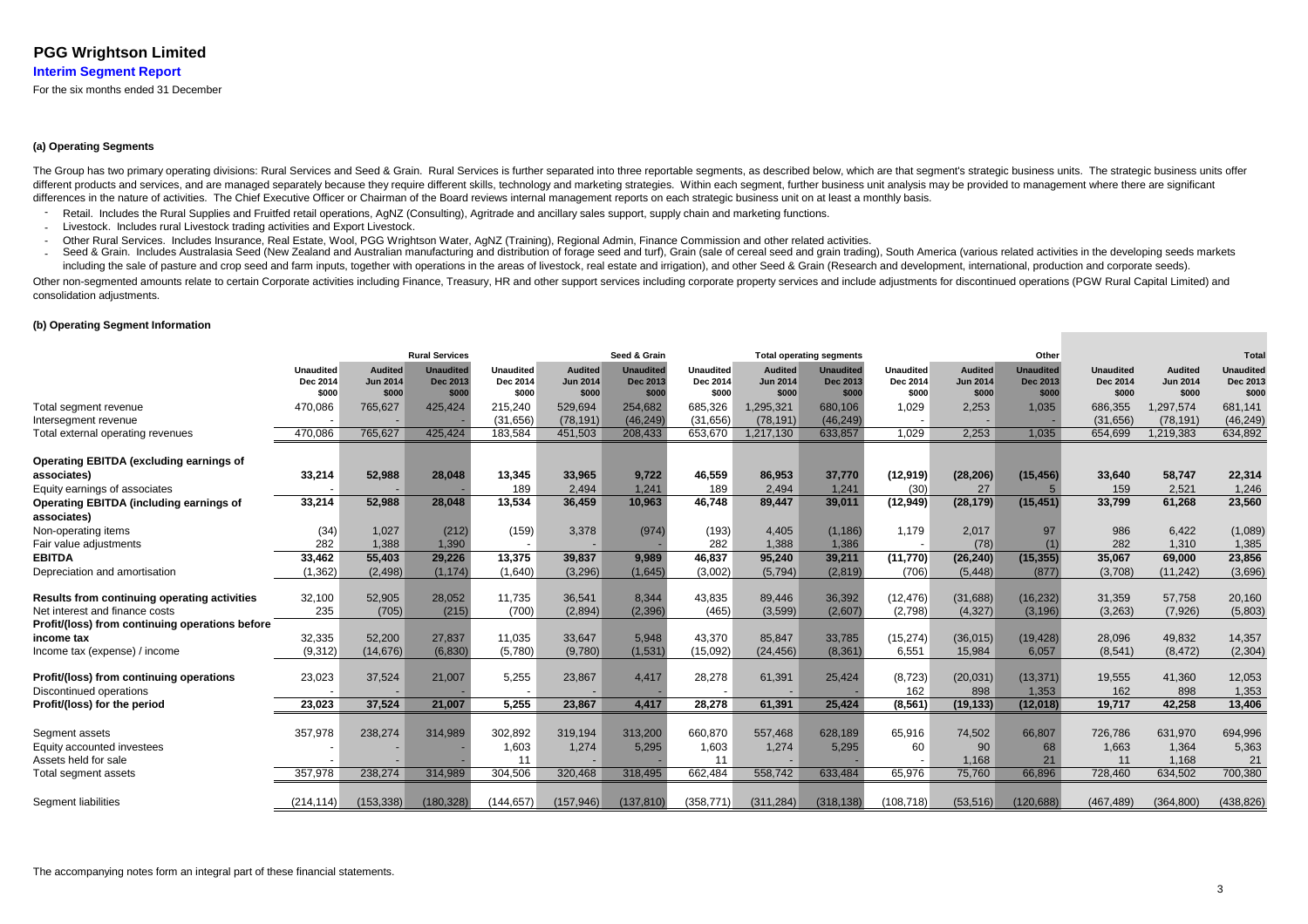# **(b) Operating Segment Information continued**

|                                                               |                  |                 | Retail           |                  |                 | Livestock        |                  |                 | <b>Other Rural Services</b> |                  |                 | <b>Rural Services</b> |
|---------------------------------------------------------------|------------------|-----------------|------------------|------------------|-----------------|------------------|------------------|-----------------|-----------------------------|------------------|-----------------|-----------------------|
|                                                               | <b>Unaudited</b> | <b>Audited</b>  | <b>Unaudited</b> | <b>Unaudited</b> | <b>Audited</b>  | <b>Unaudited</b> | <b>Unaudited</b> | <b>Audited</b>  | <b>Unaudited</b>            | <b>Unaudited</b> | <b>Audited</b>  | <b>Unaudited</b>      |
|                                                               | Dec 2014         | <b>Jun 2014</b> | <b>Dec 2013</b>  | Dec 2014         | <b>Jun 2014</b> | Dec 2013         | Dec 2014         | <b>Jun 2014</b> | <b>Dec 2013</b>             | Dec 2014         | <b>Jun 2014</b> | Dec 2013              |
|                                                               | \$000            | \$000           | \$000            | \$000            | \$000           | \$000            | \$000            | \$000           | \$000                       | \$000            | \$000           | \$000                 |
| Total segment revenue                                         | 314,303          | 485,955         | 297,144          | 41,454           | 76,850          | 29,494           | 114,329          | 202,822         | 98,786                      | 470,086          | 765,627         | 425,424               |
| Intersegment revenue                                          |                  |                 |                  |                  |                 |                  |                  |                 |                             |                  |                 |                       |
| Total external operating revenues                             | 314,303          | 485,955         | 297,144          | 41,454           | 76,850          | 29,494           | 114,329          | 202,822         | 98,786                      | 470,086          | 765,627         | 425,424               |
| Operating EBITDA (excluding earnings of                       |                  |                 |                  |                  |                 |                  |                  |                 |                             |                  |                 |                       |
| associates)                                                   | 24,289           | 25,509          | 21,679           | 3,358            | 13,389          | 1,026            | 5,567            | 14,090          | 5,343                       | 33,214           | 52,988          | 28,048                |
| Equity earnings of associates                                 |                  |                 |                  |                  |                 |                  |                  |                 |                             |                  |                 |                       |
| <b>Operating EBITDA (including earnings of</b><br>associates) | 24,289           | 25,509          | 21,679           | 3,358            | 13,389          | 1,026            | 5,567            | 14,090          | 5,343                       | 33,214           | 52,988          | 28,048                |
| Non-operating items                                           | (35)             | (206)           | (206)            | (1)              | 171             |                  | 2                | 1,062           | (6)                         | (34)             | 1,027           | (212)                 |
| Fair value adjustments                                        |                  |                 |                  | 282              | 1,388           | 1,386            |                  |                 |                             | 282              | 1,388           | 1,386                 |
| <b>EBITDA</b>                                                 | 24,254           | 25,303          | 21,473           | 3,639            | 14,948          | 2,412            | 5,569            | 15,152          | 5,337                       | 33,462           | 55,403          | 29,222                |
| Depreciation and amortisation                                 | (632)            | (1, 256)        | (551)            | (282)            | (595)           | (303)            | (448)            | (647)           | (320)                       | (1, 362)         | (2, 498)        | (1, 174)              |
|                                                               |                  |                 |                  |                  |                 |                  |                  |                 |                             |                  |                 |                       |
| Results from continuing operating activities                  | 23,622           | 24,047          | 20,922           | 3,357            | 14,353          | 2,109            | 5,121            | 14,505          | 5,017                       | 32,100           | 52,905          | 28,048                |
| Net interest and finance costs                                | 123              | (139)           | (63)             | (136)            | 158             | 152              | 248              | (724)           | (300)                       | 235              | (705)           | (211)                 |
| Profit/(loss) from continuing operations before               | 23,745           | 23,908          | 20,859           | 3,221            | 14,511          | 2,261            | 5,369            | 13,781          | 4,717                       | 32,335           | 52,200          | 27,837                |
| income tax                                                    |                  |                 |                  |                  |                 |                  |                  |                 |                             |                  |                 |                       |
| Income tax (expense) / income                                 | (6,652)          | (6, 817)        | (4,694)          | (902)            | (4, 119)        | (203)            | (1,758)          | (3,740)         | (1,933)                     | (9, 312)         | (14, 676)       | (6, 830)              |
| Profit/(loss) from continuing operations                      | 17,093           | 17,091          | 16,165           | 2,319            | 10,392          | 2,058            | 3,611            | 10,041          | 2,784                       | 23,023           | 37,524          | 21,007                |
| Discontinued operations                                       |                  |                 |                  |                  |                 |                  |                  |                 |                             |                  |                 |                       |
| Profit/(loss) for the period                                  | 17,093           | 17,091          | 16,165           | 2,319            | 10,392          | 2,058            | 3,611            | 10,041          | 2,784                       | 23,023           | 37,524          | 21,007                |
|                                                               |                  | 104,659         |                  | 61,282           |                 |                  |                  |                 |                             |                  |                 |                       |
| Segment assets                                                | 228,874          |                 | 199,964          |                  | 66,289          | 55,535           | 67,822           | 67,326          | 59,490                      | 357,978          | 238,274         | 314,989               |
| Equity accounted investees                                    |                  |                 |                  |                  |                 |                  |                  |                 |                             |                  |                 |                       |
| Assets held for sale                                          |                  |                 |                  |                  |                 |                  |                  |                 |                             |                  |                 |                       |
| Total segment assets                                          | 228,874          | 104,659         | 199,964          | 61,282           | 66,289          | 55,535           | 67,822           | 67,326          | 59,490                      | 357,978          | 238,274         | 314,989               |
| Segment liabilities                                           | (146, 499)       | (55, 294)       | (115, 550)       | (36, 813)        | (61,093)        | (31,044)         | (30, 802)        | (36, 951)       | (33, 734)                   | (214, 114)       | (153, 338)      | (180, 328)            |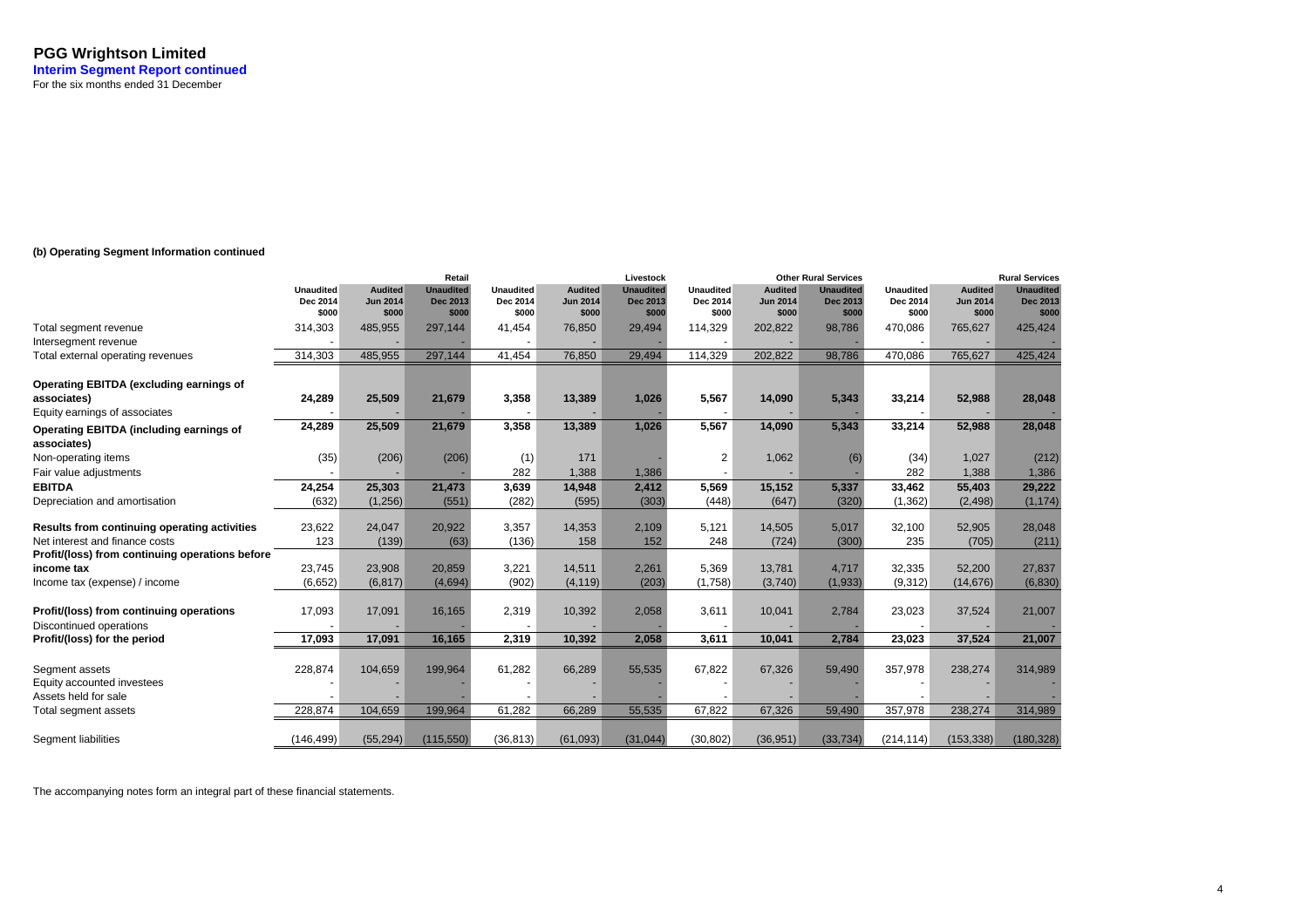**Interim Statement of Cash Flows**

| For the six months ended 31 December                                         |                              |                                   |                              |
|------------------------------------------------------------------------------|------------------------------|-----------------------------------|------------------------------|
|                                                                              | <b>Unaudited</b><br>Dec 2014 | <b>Audited</b><br><b>Jun 2014</b> | <b>Unaudited</b><br>Dec 2013 |
|                                                                              | \$000                        | \$000                             | \$000                        |
| Cash flows from operating activities                                         |                              |                                   |                              |
| Cash was provided from:                                                      |                              |                                   |                              |
| Receipts from customers                                                      | 571,092                      | 1,284,428                         | 572,658                      |
| Dividends received                                                           | 2                            | 9                                 |                              |
| Interest received                                                            | 909                          | 3,190<br>1,287,627                | 810<br>573,470               |
|                                                                              | 572,003                      |                                   |                              |
| Cash was applied to:<br>Payments to suppliers and employees                  | (571, 035)                   | (1,223,893)                       | (556, 833)                   |
| Interest paid                                                                | (3,518)                      | (4,791)                           | (2, 349)                     |
| Income tax paid                                                              | (8,887)                      | (4, 119)                          | (3,739)                      |
|                                                                              | (583, 440)                   | (1,232,803)                       | (562, 921)                   |
| Net cash flow from operating activities                                      | (11, 437)                    | 54,824                            | 10,549                       |
|                                                                              |                              |                                   |                              |
| Cash flows from investing activities                                         |                              |                                   |                              |
| Cash was provided from:                                                      |                              |                                   |                              |
| Proceeds from sale of property, plant and equipment and assets held for sale | 1,645                        | 1,898                             | 1,699                        |
| Net decrease in finance receivables                                          |                              | 7,918                             | 321                          |
| Net proceeds from sale of investments                                        | 222                          | 21,109                            | 11,448                       |
|                                                                              | 1,867                        | 30,925                            | 13,468                       |
| Cash was applied to:                                                         |                              |                                   |                              |
| Purchase of property, plant and equipment                                    | (4, 145)                     | (38,006)                          | (4,633)                      |
| Purchase of intangibles (software)                                           | (811)                        | (4, 238)                          | (512)                        |
| Net cash paid for purchase of investments                                    | (152)                        | (7, 171)                          | (5, 133)                     |
| Net increase in finance receivables                                          | (264)                        |                                   |                              |
|                                                                              | (5, 372)                     | (49, 415)                         | (10, 278)                    |
| Net cash flow from investing activities                                      | (3,505)                      | (18, 490)                         | 3,190                        |
|                                                                              |                              |                                   |                              |
| Cash flows from financing activities<br>Cash was provided from:              |                              |                                   |                              |
| Increase in external borrowings and bank overdraft                           | 48,994                       | 3,725                             | 24,910                       |
| Repayment of loans by related parties                                        |                              | 1,803                             | 160                          |
|                                                                              | 48,994                       | 5,528                             | 25,070                       |
| Cash was applied to:                                                         |                              |                                   |                              |
| Dividends paid to shareholders                                               | (26, 689)                    | (22,906)                          | (7,642)                      |
| Dividends paid to minority interests                                         | (208)                        | (995)                             | (64)                         |
| Repayment of loans to related parties                                        | (394)                        |                                   | (725)                        |
| Repayment of external borrowings and bank overdraft                          |                              | (12, 463)                         | (11, 977)                    |
|                                                                              | (27, 291)                    | (36, 364)                         | (20, 408)                    |
| Net cash flow from financing activities                                      | 21,703                       | (30, 836)                         | 4,662                        |
| Net increase in cash held                                                    | 6,761                        | 5,498                             | 18,401                       |
| Opening cash                                                                 | 11,343                       | 5,845                             | 5,845                        |
| Cash and cash equivalents                                                    | 18,104                       | 11,343                            | 24,246                       |

| Reconciliation of Profit After Tax With Net Cash Flow from Operating Activities | <b>Unaudited</b><br>Dec 2014<br>\$000 | <b>Audited</b><br><b>Jun 2014</b><br>\$000 | <b>Unaudited</b><br>Dec 2013<br>\$000 |
|---------------------------------------------------------------------------------|---------------------------------------|--------------------------------------------|---------------------------------------|
| <b>Profit after taxation</b>                                                    | 19,717                                | 42,258                                     | 13,406                                |
| Add/(deduct) non-cash/non operating items:                                      |                                       |                                            |                                       |
| Depreciation, amortisation and impairment                                       | 3,708                                 | 11,242                                     | 3,696                                 |
| Fair value adjustments                                                          | (282)                                 | (1,310)                                    | (1, 385)                              |
| Net (profit)/loss on sale of assets/investments                                 | (276)                                 | (5,829)                                    | 326                                   |
| Bad debts written off (net)                                                     | 294                                   | 90                                         | (15)                                  |
| (Increase)/decrease in deferred taxation                                        | (1,755)                               | (1,615)                                    | 2,514                                 |
| Equity accounted earnings from associates                                       | (159)                                 | (2,521)                                    | (1,246)                               |
| Contractual obligations accrual                                                 |                                       | (160)                                      |                                       |
| Discontinued operations                                                         | (162)                                 | (898)                                      | (1, 353)                              |
| Effect of foreign exchange movements                                            | 1,982                                 | (5,312)                                    | (3,401)                               |
| Other non-cash/non-operating items                                              | (2,259)                               | (1,599)                                    | (1,068)                               |
|                                                                                 | 20,808                                | 34,346                                     | 11,474                                |
| Add/(deduct) movement in working capital items:                                 |                                       |                                            |                                       |
| Movement in working capital due to sale/purchase of businesses                  |                                       | 5,890                                      | 2,467                                 |
| (Increase)/decrease in inventories and biological assets                        | 30,581                                | 12,229                                     | 34,796                                |
| (Increase)/decrease in accounts receivable and prepayments                      | (119,040)                             | (18, 752)                                  | (108, 344)                            |
| Increase/(decrease) in trade creditors, provisions and accruals                 | 56,079                                | 16,860                                     | 73,191                                |
| Increase/(decrease) in income tax payable/receivable                            | 340                                   | 7,709                                      | (1,638)                               |
| Increase/(decrease) in other assets/liabilities                                 | (205)                                 | (3, 458)                                   | (1, 397)                              |
|                                                                                 | (32, 245)                             | 20,478                                     | (925)                                 |
| Net cash flow from operating activities                                         | (11, 437)                             | 54,824                                     | 10,549                                |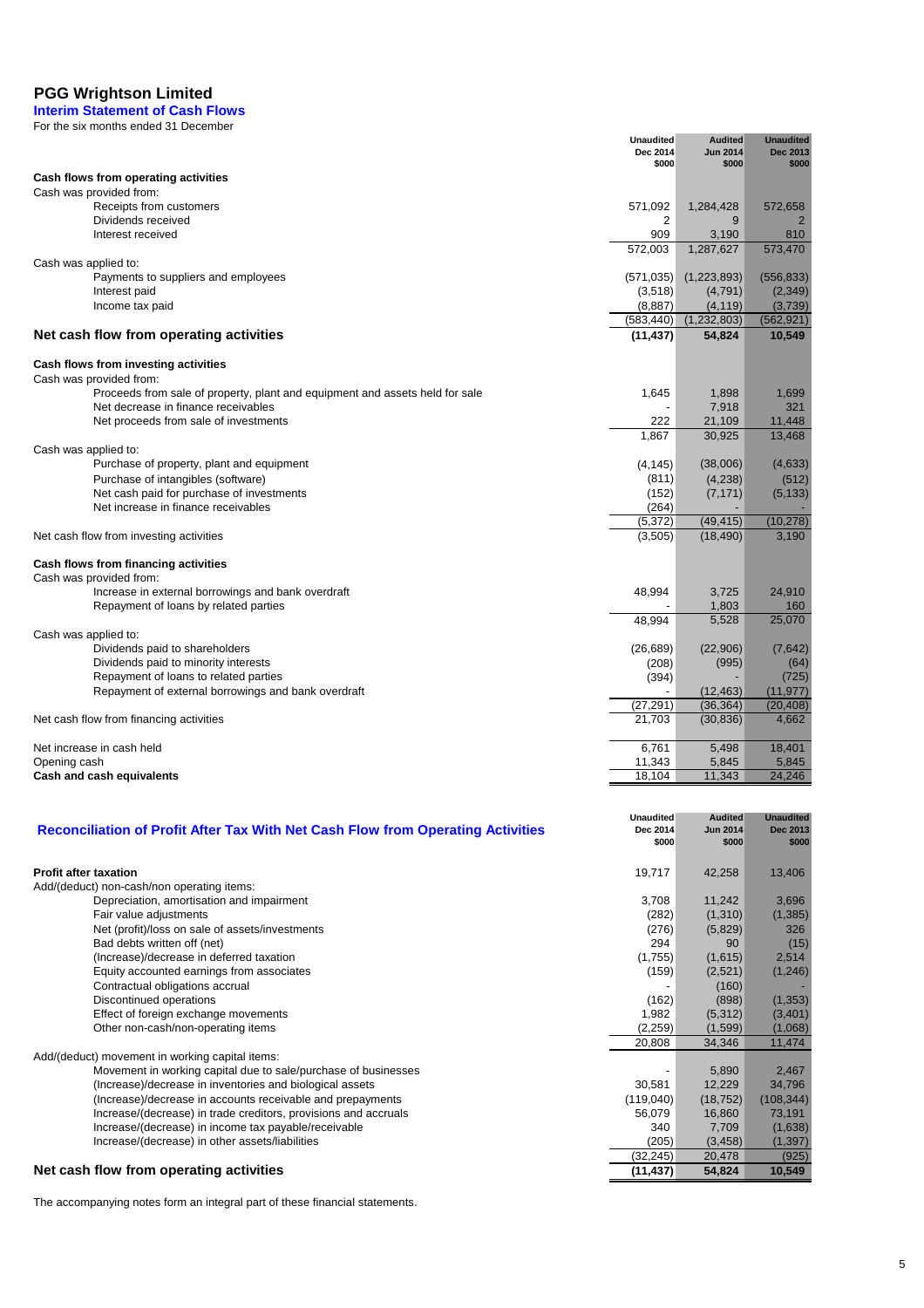# **Interim Statement of Financial Position**

As at 31 December

|                                                          |                | <b>Unaudited</b>  | <b>Audited</b>           | <b>Unaudited</b>  |
|----------------------------------------------------------|----------------|-------------------|--------------------------|-------------------|
|                                                          | <b>Note</b>    | Dec 2014<br>\$000 | <b>Jun 2014</b><br>\$000 | Dec 2013<br>\$000 |
| <b>ASSETS</b>                                            |                |                   |                          |                   |
| Current                                                  |                |                   |                          |                   |
| Cash and cash equivalents                                | 6              | 18,104            | 11,343                   | 24.246            |
| Short-term derivative assets                             |                | 2,430             | 2,556                    | 952               |
| Trade and other receivables                              |                | 355,574           | 236,529                  | 326,184           |
| Finance receivables                                      |                | 3,377             | 3,561                    | 11,921            |
| Income tax receivable                                    |                | $\overline{a}$    |                          | 5,533             |
| Assets classified as held for sale                       |                | 11                | 1,168                    | 21                |
| <b>Biological assets</b>                                 |                | 2,524             | 6,198                    | 2,979             |
| Inventories                                              |                | 202,551           | 229,458                  | 210,108           |
| Total current assets                                     |                | 584,571           | 490,813                  | 581,944           |
| <b>Non-current</b>                                       |                |                   |                          |                   |
| Long-term derivative assets                              |                | 157               | 369                      | 120               |
| <b>Biological assets</b>                                 |                | 99                | 146                      | 145               |
| Deferred tax asset                                       |                | 12,793            | 11,037                   | 6,908             |
| Investments in equity accounted associates               |                | 1,663             | 1,364                    | 5,363             |
| Other investments                                        | $\overline{7}$ | 8,242             | 10,647                   | 13,632            |
| Intangible assets                                        |                | 6,004             | 5,684                    | 6,571             |
| Property, plant and equipment                            | 8              | 114,931           | 114,442                  | 85,697            |
| Total non-current assets                                 |                | 143,889           | 143,689                  | 118,436           |
| <b>Total assets</b>                                      |                | 728,460           | 634,502                  | 700,380           |
|                                                          |                |                   |                          |                   |
| <b>LIABILITIES</b>                                       |                |                   |                          |                   |
| <b>Current</b>                                           |                |                   |                          |                   |
| Debt due within one year                                 | 6              | 62,268            | 35,573                   | 62,245            |
| Short-term derivative liabilities                        |                | 558               | 887                      | 1,344             |
| Accounts payable and accruals                            |                | 296,038           | 240,127                  | 295,716           |
| Income tax payable<br><b>Total current liabilities</b>   |                | 3,580<br>362,444  | 3,071<br>279,658         | 359,305           |
|                                                          |                |                   |                          |                   |
| Non-current                                              |                |                   |                          |                   |
| Long-term debt                                           | 6              | 83,000            | 65,000                   | 60,000            |
| Long-term derivative liabilities                         |                | 28                | 5                        | 34                |
| Other long-term provisions                               |                | 6,322             | 6,609                    | 6,513             |
| Defined benefit liability                                |                | 15,696            | 13,528                   | 12,974            |
| Total non-current liabilities                            |                | 105,046           | 85,142                   | 79,521            |
| <b>Total liabilities</b>                                 |                | 467,490           | 364,800                  | 438,826           |
| <b>EQUITY</b>                                            |                |                   |                          |                   |
| Share capital                                            |                | 606,324           | 606,324                  | 606,324           |
| Reserves                                                 |                | (3,861)           | (2,018)                  | 1,043             |
| Retained earnings                                        |                | (343, 673)        | (336, 461)               | (349, 045)        |
| Total equity attributable to shareholders of the Company |                | 258,790           | 267,845                  | 258,322           |
| Non-controlling interest                                 |                | 2,180             | 1,857                    | 3,232             |
| <b>Total equity</b>                                      |                | 260,970           | 269,702                  | 261,554           |
| <b>Total liabilities and equity</b>                      |                | 728,460           | 634,502                  | 700,380           |

These financial statements have been authorised for issue on 23 February 2015.

 $\longleftrightarrow$ 

**Chairman** Director **Chairman** Director **Chairman** Director **Chairman** Director

Alan Lai Bruce Irvine Chairman and the Chairman and the Chairman and the Chairman and the Chairman and the Chairman and the Chairman and the Chairman and the Chairman and the Chairman and the Chairman and the Chairman and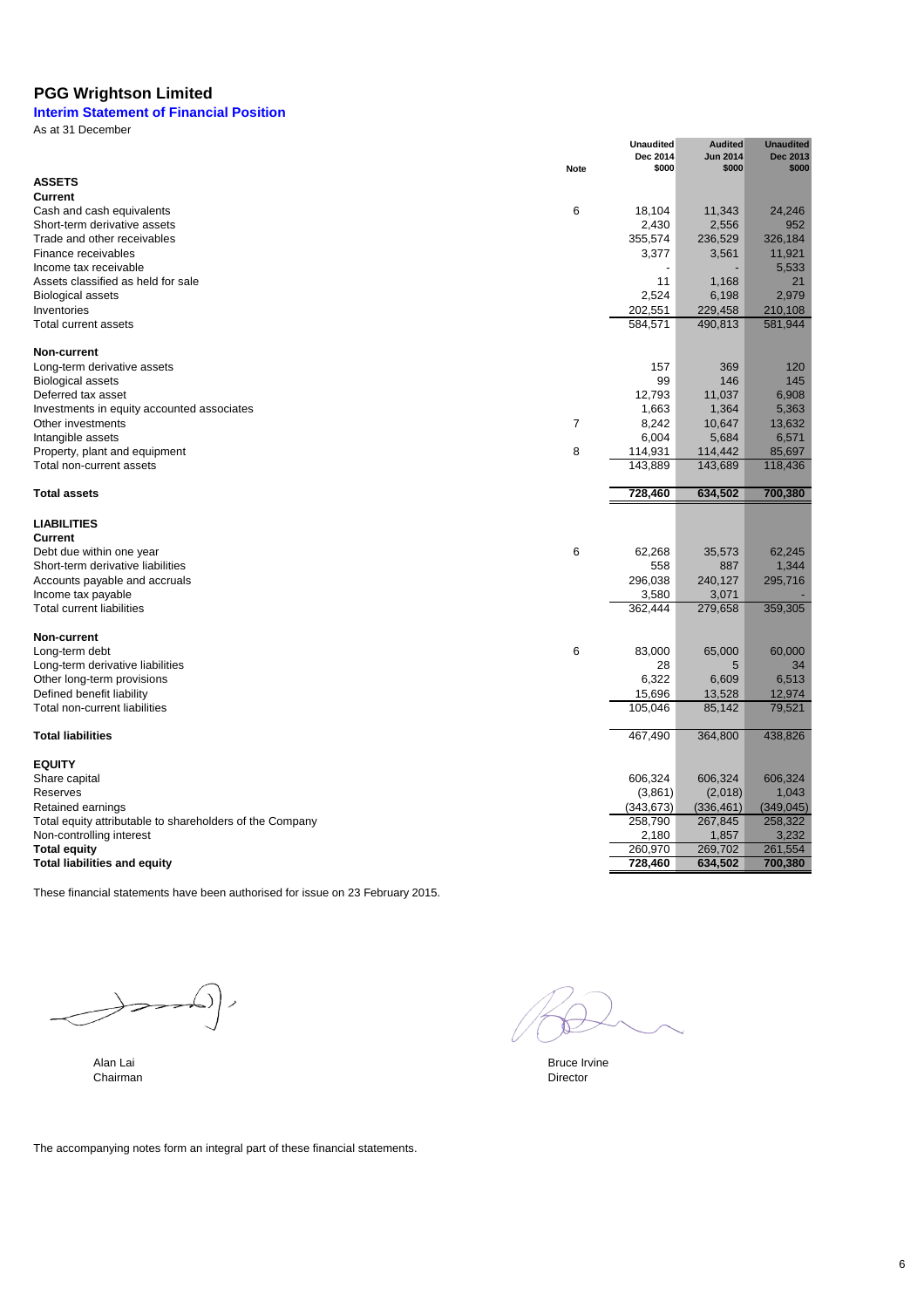# **Additional financial disclosures including notes to the accounts**

For the six months ended 31 December 2014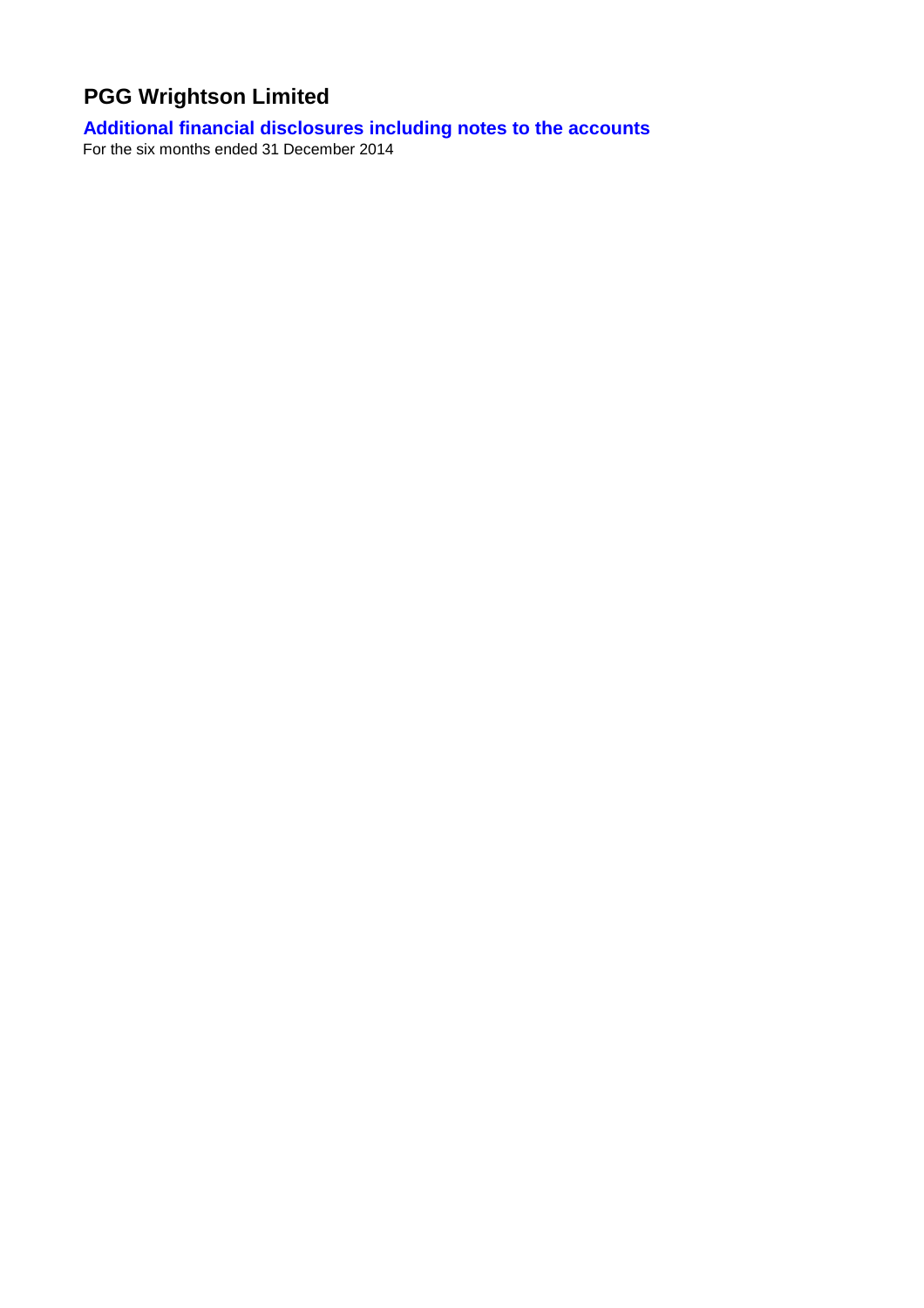**Additional financial disclosures including notes to the accounts** For the six months ended 31 December

|                                                                            | <b>Unaudited</b> | <b>Audited</b> | <b>Unaudited</b> |
|----------------------------------------------------------------------------|------------------|----------------|------------------|
| <b>Non-operating Items</b>                                                 | Dec 2014         | Jun 2014       | <b>Dec 2013</b>  |
|                                                                            | \$000            | \$000          | \$000            |
| Capital gains/(losses) on sale of businesses, property plant and equipment | 275              | (262)          | (326)            |
| Sale of investment in 4Seasons Feeds Limited                               |                  |                |                  |
|                                                                            |                  | 4,848          |                  |
| Bargain gain on acquisition of business                                    | ۰                | 1,243          |                  |
| Defined benefit superannuation plan                                        | 959              | 2.174          | (271)            |
| Restructuring                                                              | (198)            | (1,643)        | (281)            |
| Other non-operating items                                                  | (50)             | 62             | (211)            |
|                                                                            | 986              | 6,422          | (1,089)          |

| 2 Fair Value Adjustments     | <b>Unaudited</b><br>Dec 2014<br>\$000 | <b>Audited</b><br><b>Jun 2014</b><br>\$000 | <b>Unaudited</b><br>Dec 2013<br>\$000 |
|------------------------------|---------------------------------------|--------------------------------------------|---------------------------------------|
| <b>Continuing operations</b> |                                       |                                            |                                       |
| Assets held for sale         |                                       | (78)                                       |                                       |
| <b>Biological assets</b>     | 282                                   | 1,388                                      | 1,385                                 |
|                              | 282                                   | 1,310                                      | 1.385                                 |

| <b>Interest - Finance Income and Expense</b><br>3                                                                                                                                                                          | <b>Unaudited</b><br>Dec 2014<br>\$000        | <b>Audited</b><br><b>Jun 2014</b><br>\$000 | <b>Unaudited</b><br>Dec 2013<br>\$000          |
|----------------------------------------------------------------------------------------------------------------------------------------------------------------------------------------------------------------------------|----------------------------------------------|--------------------------------------------|------------------------------------------------|
| Finance income contains the following items:                                                                                                                                                                               |                                              |                                            |                                                |
| Other interest income                                                                                                                                                                                                      | 174                                          | 1,328                                      |                                                |
| <b>Finance income</b>                                                                                                                                                                                                      | 174                                          | 1,328                                      |                                                |
| Interest funding contains the following items:<br>Interest on interest rate swaps<br>Interest on bank loans and overdrafts<br>Other interest expense<br>Bank facility fees<br>Interest funding expense                     | (1)<br>(3, 416)<br>(77)<br>(887)<br>(4, 381) | (59)<br>(5,091)<br>(2, 440)<br>(7,590)     | (48)<br>(2, 313)<br>(37)<br>(1,695)<br>(4,093) |
| Foreign exchange contains the following items:<br>Net gain/(loss) on foreign denominated items<br>Derivatives not in qualifying hedge relationships<br>Foreign exchange income/(expense)<br>Net interest and finance costs | 734<br>210<br>944<br>(3,263)                 | (4,890)<br>3,226<br>(1,664)<br>(7, 926)    | (3, 461)<br>1,751<br>(1,710)<br>(5,803)        |

#### **4 Discontinued Operations**

On 31 August 2011 the Group sold its finance subsidiary PGG Wrightson Finance Limited (PWF) to Heartland New Zealand Limited's wholly-owned subsidiary Heartland Building Society (Heartland). In connection with the PWF sale transaction the Group transferred certain excluded loans to its wholly owned subsidiary, PGW Rural Capital Limited (PGWRC), which has worked to realise or refinance these facilities over the short to medium term. As at 31 December 2014 four loans remain in PGWRC.

| 5 | <b>Earnings Per Share and Net Tangible Assets</b> | <b>Unaudited</b><br>Dec 2014<br>000 | <b>Audited</b><br><b>Jun 2014</b><br>000 | <b>Unaudited</b><br>Dec 2013<br>000 |
|---|---------------------------------------------------|-------------------------------------|------------------------------------------|-------------------------------------|
|   | Number of shares                                  |                                     |                                          |                                     |
|   | Weighted average number of ordinary shares        | 754,849                             | 754,849                                  | 754,849                             |
|   | Number of ordinary shares                         | 754,849                             | 754,849                                  | 754,849                             |
|   |                                                   |                                     |                                          |                                     |
|   |                                                   | <b>Unaudited</b>                    | <b>Audited</b>                           | <b>Unaudited</b>                    |
|   |                                                   | Dec 2014<br>\$000                   | <b>Jun 2014</b><br>\$000                 | Dec 2013<br>\$000                   |
|   | <b>Net Tangible Assets</b>                        |                                     |                                          |                                     |
|   | Total assets                                      | 728,460                             | 634,502                                  | 700,380                             |
|   | <b>Total liabilities</b>                          | (467, 490)                          | (364, 800)                               | (438, 826)                          |
|   | less intangible assets                            | (6,004)                             | (5,684)                                  | (6, 571)                            |
|   | less deferred tax                                 | (12, 793)                           | (11, 037)                                | (6,908)                             |
|   |                                                   | 242,173                             | 252,981                                  | 248,075                             |
|   |                                                   |                                     |                                          |                                     |
|   |                                                   | <b>Unaudited</b>                    | <b>Audited</b>                           | <b>Unaudited</b>                    |
|   |                                                   | Dec 2014                            | <b>Jun 2014</b>                          | Dec 2013                            |
|   |                                                   |                                     |                                          |                                     |
|   | Net tangible assets per security                  | 0.321                               | 0.335                                    | 0.329                               |
|   | Earnings per share                                | 0.026                               | 0.056                                    | 0.018                               |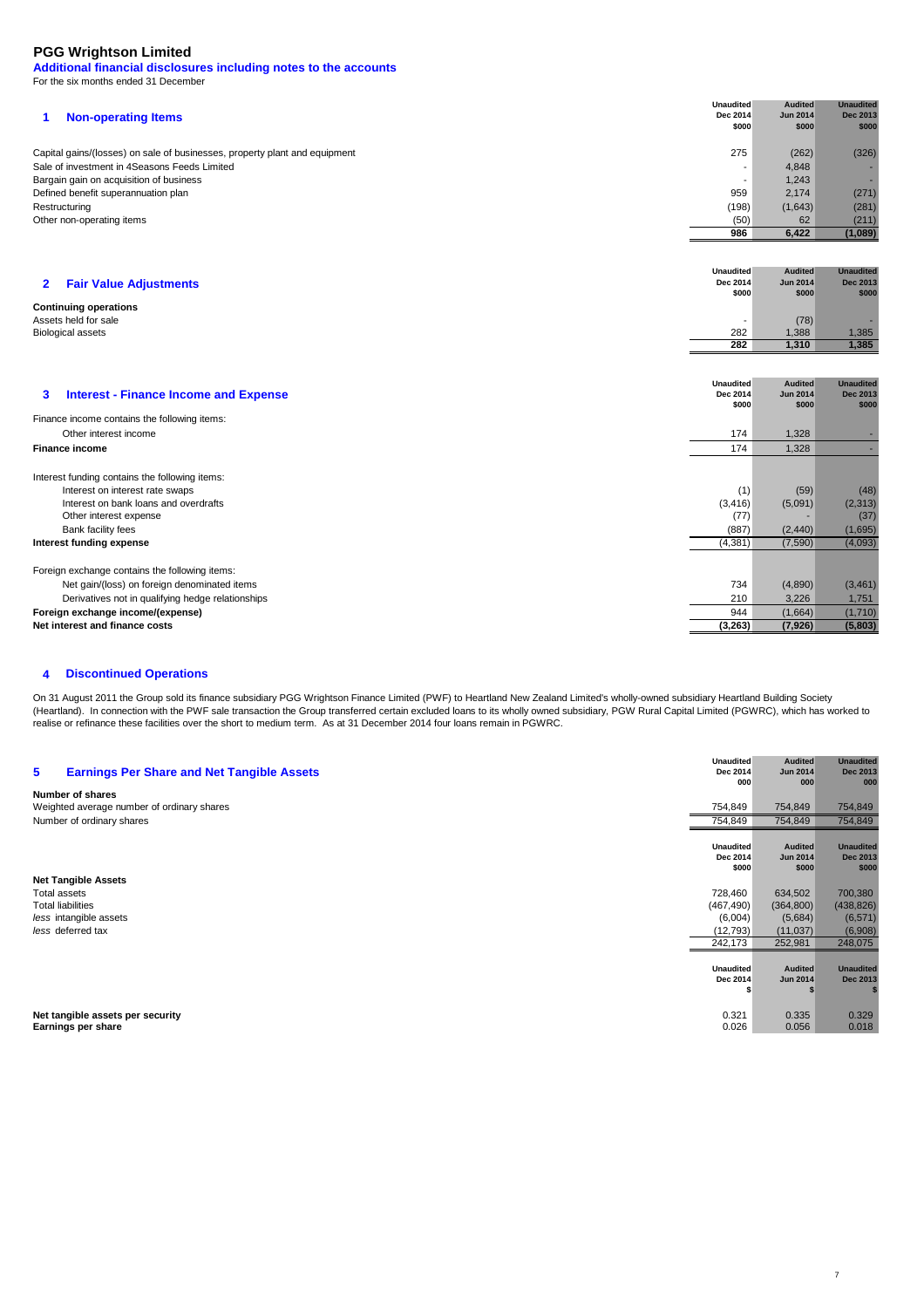**Additional financial disclosures including notes to the accounts continued** For the six months ended 31 December

| <b>Cash and Bank Facilities</b> | <b>Unaudited</b><br>Dec 2014<br>\$000 | <b>Audited</b><br><b>Jun 2014</b><br>\$000 | <b>Unaudited</b><br><b>Dec 2013</b><br>\$000 |
|---------------------------------|---------------------------------------|--------------------------------------------|----------------------------------------------|
| Cash and cash equivalents       | 18.104                                | 11.343                                     | 24.246                                       |
| Bank overdraft                  |                                       |                                            | (2, 487)                                     |
| Current bank facilities         | (62, 268)                             | (35,573)                                   | (59, 758)                                    |
| Term bank facilities            | (83,000)                              | (65,000)                                   | (60,000)                                     |
|                                 | (127, 164)                            | (89, 230)                                  | (97, 999)                                    |

The Company entered into a new syndicated facility agreement on 20 December 2013. This agreement currently provides bank facilities of up to \$176.00 million. The Company has granted a general security deed and mortgage over all its wholly-owned New Zealand and Australian assets to a security trust. These assets include the shares held in South American subsidiaries and .<br>associates. ANZ Bank New Zealand Limited acts as security trustee for the banking syndicate (ANZ Bank New Zealand Limited, Bank of New Zealand Limited and Westpac New Zealand Limited).

The Company's bank syndicate facilities include:<br>Term debt facilities of \$160.00 million ma

- Term debt facilities of \$160.00 million maturing on 1 August 2016.
- A working capital facility of up to \$60.00 million maturing on 1 August 2016.

The syndicated facility agreement also allows the Group, subject to certain conditions, to enter into additional facilities outside of the Company syndicated facility. The additional facilities are guaranteed by the security trust. These facilities amounted to \$26.40 million as at 31 December 2014 including:

- Overdraft facilities of \$9.56 million.
- Guarantee and trade finance facilities of \$6.54 million.

- Standby letters of credit of \$10.30 million in respect of the current Uruguayan bank facilities outlined below.

The Group had current Uruguayan bank facilities amounting to \$29.78 million as at 31 December 2014 which are secured in part by the standby letters of credit outlined above.

| <b>Other Investments</b>                     | <b>Unaudited</b><br><b>Note</b><br>Dec 2014<br>\$000 | <b>Audited</b><br><b>Jun 2014</b><br>\$000 | <b>Unaudited</b><br><b>Dec 2013</b><br>\$000 |
|----------------------------------------------|------------------------------------------------------|--------------------------------------------|----------------------------------------------|
| Non-current investments                      |                                                      |                                            |                                              |
| <b>BioPacificVentures</b>                    | 6.806                                                | 9,282                                      | 10,027                                       |
| Sundry other investments including saleyards | 1,436                                                | 1,365                                      | 1,418                                        |
| Advances to associates                       |                                                      |                                            | 2.187                                        |
|                                              | 8.242                                                | 10,647                                     | 13,632                                       |
|                                              |                                                      |                                            |                                              |

### **Investment in BioPacificVentures**

In 2005 the Group committed \$14.00 million to an international fund established for investment in food and agriculture life sciences. The investment in BioPacificVentures has an anticipated total lifespan of 12 years. At 31 December 2014 \$13.74 million has been drawn on the committed level of investment (30 June 2014: \$13.57 million, 31 December 2013: \$13.45 million). A fair value loss of \$2.44 million was recorded in the Statement of Other Comprehensive Income for the BioPacificVentures investment in the period to 31 December 2014.

Saleyard investments, which do not have a market price in an active market and whose fair value can not be reliably determined, are carried at cost.

#### **8 Property, Plant and Equipment**

### **Acquisitions and disposals**

During the period to 31 December 2014, the Group acquired assets with a cost of \$4.15 million (30 June 2014: \$39.35 million, 31 December 2013: \$4.63 million), together with assets acquired through business combinations of Nil (30 June 2014: \$0.17 million, 31 December 2013: \$0.22 million).

Assets with a net book value of \$0.16 million were disposed during the period to 31 December 2014 (30 June 2014: \$1.60 million, 31 December 2013: \$0.51 million), resulting in a gain on disposal of \$0.27 million (30 June 2014 Gain: \$0.71 million, 31 December 2013 Gain: \$0.59 million).

| <b>Note</b><br><b>Commitments</b>           | <b>Unaudited</b><br>Dec 2014<br>\$000 | <b>Audited</b><br><b>Jun 2014</b><br>\$000 | <b>Unaudited</b><br>Dec 2013<br>\$000 |
|---------------------------------------------|---------------------------------------|--------------------------------------------|---------------------------------------|
| There are commitments with respect to:      |                                       |                                            |                                       |
| Capital expenditure not provided for        | 1,380                                 | 1,377                                      | 959                                   |
| Investment in BioPacificVentures            | 258                                   | 429                                        | 551                                   |
| Contributions to Primary Growth Partnership | 2.695                                 | 3,017                                      | 3,335                                 |
|                                             | 4,333                                 | 4,823                                      | 4.845                                 |

## **Primary Growth Partnership - seed and nutritional technology development**

The Group announced on 18 February 2013 that it had completed the contracting process for the Primary Growth Partnership (PGP) programme with the Ministry of Primary Industries. The PGP programme is a Seed and Nutritional Technology Development Programme that aims to deliver innovative forages for New Zealand farms. As a result of entering into the partnership the Group is committed to contributions to the partnership of \$3.95 million over the six year life of the programme which ends on 31 December 2018. As at 31 December 2014 total contributions of \$1.25 million (30 June 2014: \$0.93 million, 31 December 2013: \$0.62 million) have been made to the programme.

## **10 Contingent Liabilities**

### **PGG Wrightson Loyalty Reward Programme**

The PGG Wrightson Loyalty Reward Programme is run in conjunction with the co-branded ASB Visa reward card. A provision is retained for the expected level of points redemption. A contingent liability of \$0.15 million represents the balance of live points that do not form part of the provision. Losses are not expected to arise from this contingent liability.

8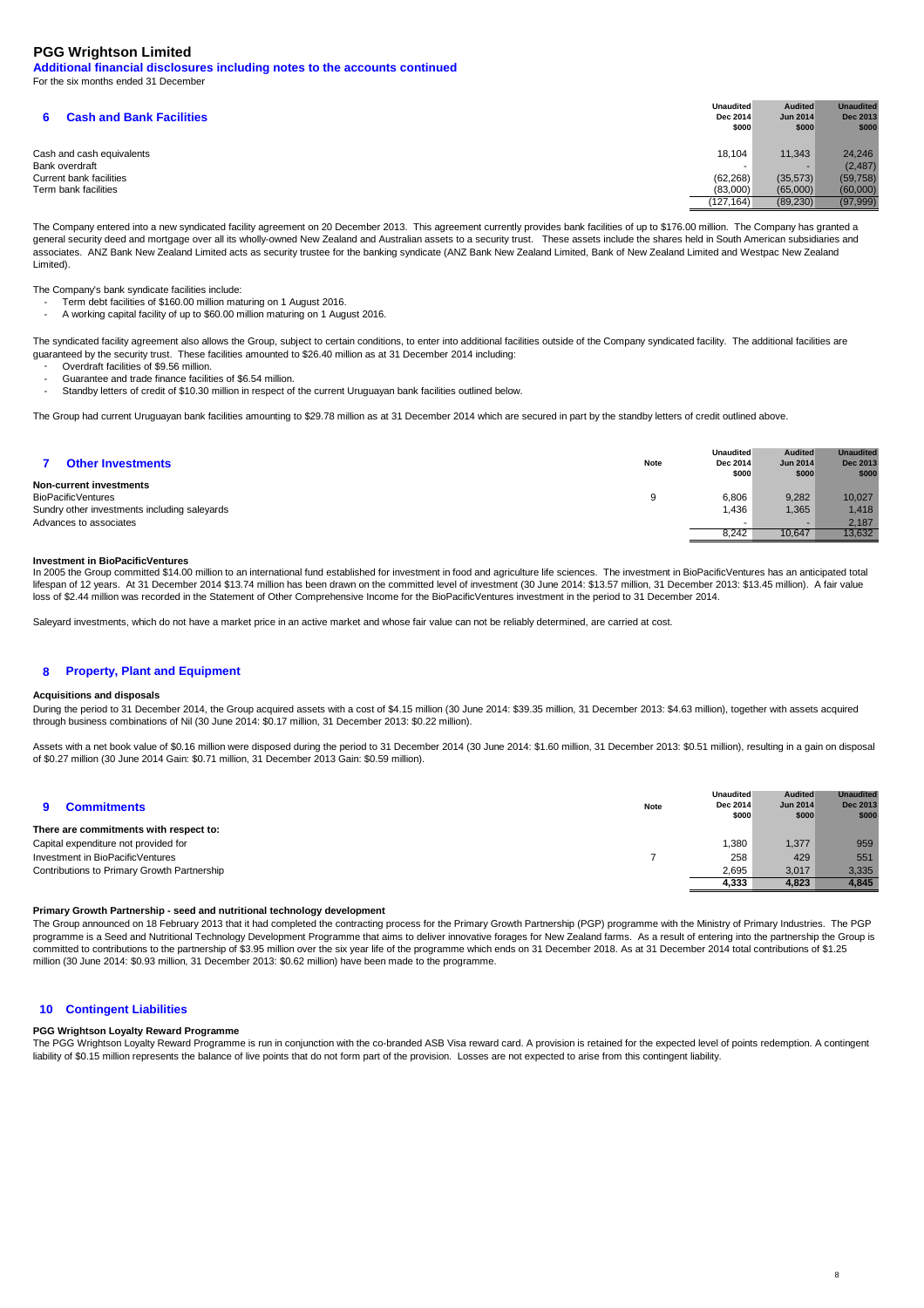**Additional financial disclosures including notes to the accounts continued**

For the six months ended 31 December

## **11 Seasonality of Operations**

The Group is subject to significant seasonal fluctuations. The Retail business is weighted towards the first half of the financial year as demand for farming inputs are generally weighted towards the Spring season. Livestock and Seed & Grain activities are significantly weighted to the second half of the financial year. Seed & Grain revenues reflect the fact the Group operates in geographical zones that suit Autumn harvesting and sowing. New Zealand generally has spring calving and lambing and so Livestock trading is weighted towards the second half of the financial year in order for farmers to maximize their incomes. Other business units have similar but less material cycles. The Group recognises that this seasonality is the nature of the industry and plans and manages its business accordingly.

# **12 Related Parties**

## **Parent and ultimate controlling party**

The immediate parent of the Group is Agria (Singapore) Pte Ltd and the ultimate controlling party of the Group is Agria Corporation.

## **Transactions with key management personnel**

|                                                  | <b>Unaudited</b> | <b>Audited</b>  | <b>Unaudited</b> |
|--------------------------------------------------|------------------|-----------------|------------------|
|                                                  | Dec 2014         | <b>Jun 2014</b> | <b>Dec 2013</b>  |
| Key management personnel compensation comprised: | \$000            | \$000           | \$000            |
| Short-term employee benefits                     | 3,768            | 5,997           | 2,998            |
| Post-employment benefits                         | 59               | 93              | 45               |
| Termination benefits                             |                  | 18              |                  |
|                                                  | 3.827            | 6.108           | 3.043            |

## **13 Events Subsequent to End of Interim Period**

### **Dividend**

On 23 February 2015 the Directors of PGG Wrightson Limited resolved to pay an interim dividend of 2.0 cents per share on 8 April 2015 to shareholders on the Company's share register as at 5.00pm on 12 March 2015. This dividend will be fully imputed.

### **Fixed assets**

In January 2015 the Group committed to building a new logistics centre in Montevideo, South America. This commitment included the purchase of land for \$2.1 million together with the payment of \$3.0 million in respect of initial design and building work in February 2015.

There have been no other material events after the reporting date that would affect the interpretation of the interim financial statements or the performance of the Group.

## **14 Reporting Entity**

PGG Wrightson Limited (the "Company") is a company domiciled in New Zealand, registered under the Companies Act 1993 and listed on the New Zealand Stock Exchange. The Company is an issuer in terms of the Financial Reporting Act 2013.

The interim financial statements of PGG Wrightson Limited for the six months ended 31 December 2014 comprise the Company and its subsidiaries (together referred to as the "Group") and the Group's interest in associates and jointly controlled entities.

The Company is primarily involved in the provision of rural services.

## **15 Basis of Preparation**

The interim financial statements have been prepared in accordance with New Zealand Generally Accepted Accounting Practice ("NZ GAAP"). They comply with the New Zealand equivalents to International Financial Reporting Standards ("NZ IFRS") as applicable for interim financial statements for profit orientated entities, and in particular NZ IAS 34. The financial statements comply with International Financial Reporting Standards as issued by the IASB, as applicable for profit oriented entities.

The interim financial statements do not include all of the information required for full annual financial statements. The same accounting policies and methods of computation are followed in the interim financial statements as applied in the Group's latest annual audited financial statements.

Certain comparative amounts have been reclassified to conform with the current period's presentation.

In the current period the Group changed the format of the presentation of the financial statements. These changes are designed to enhance reader comprehension and visibility of results and performance. The overall aim is to improve disclosure effectiveness. The key changes include:

 $\alpha$ 

- Changing the order of the primary financial statements and other note disclosures.
- Separating the Interim Statement of Comprehensive Income into the Interim Statement of Profit or Loss and the Interim Statement of Other Comprehensive Income.